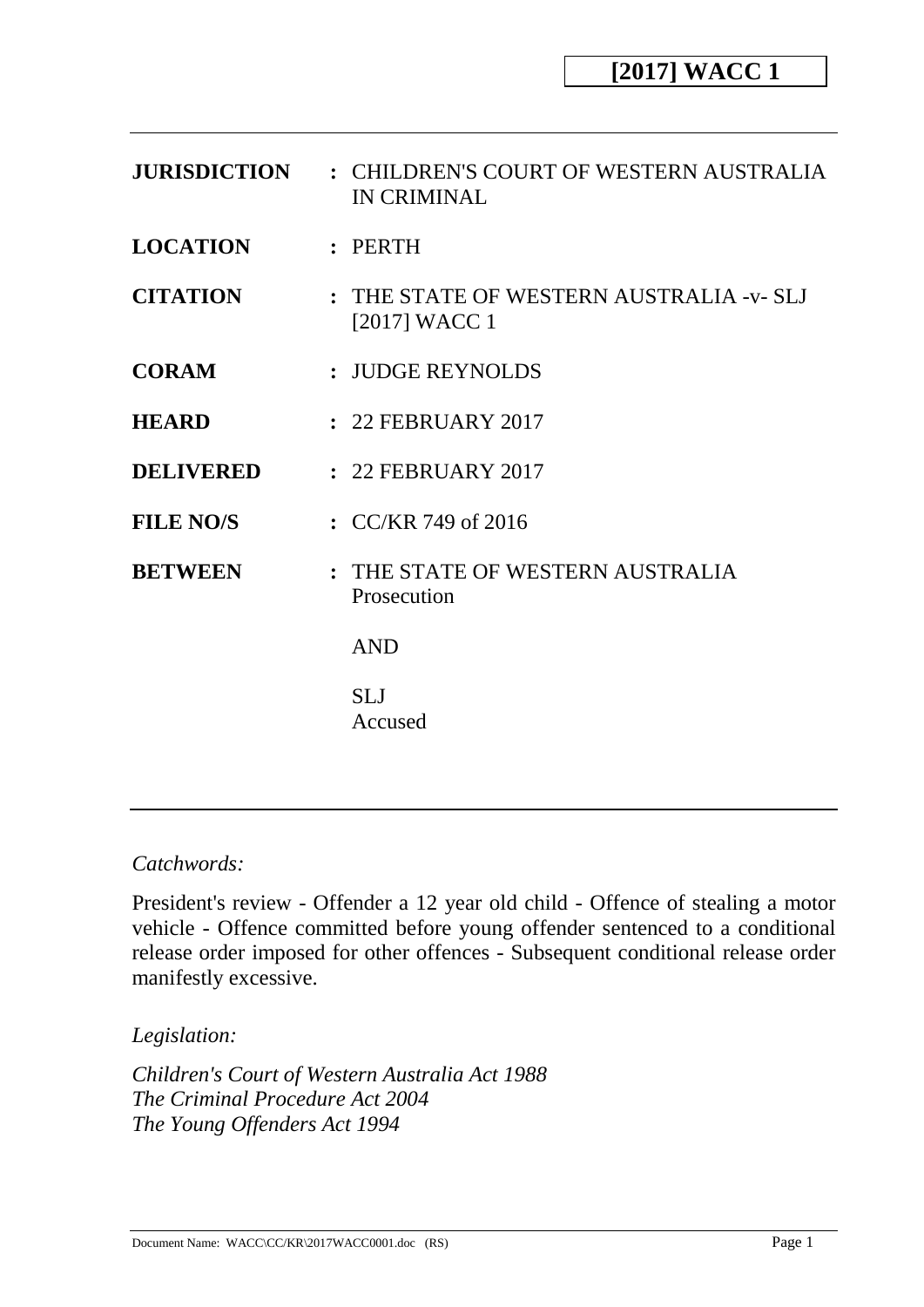## *Result:*

Subsequent youth conditional release order substituted by a youth community based order for a term of 3 months with conditions of supervision and 30 hours community work.

## **Representation:**

*Counsel:*

| Prosecution<br>Accused | Office of the Director of Public Prosecutions<br>: Aboriginal Legal Service of Western Australia |
|------------------------|--------------------------------------------------------------------------------------------------|
| <i>Solicitors:</i>     |                                                                                                  |
| Prosecution<br>Accused | $:$ Ms S V Jessup<br>: Ms S M Cerqui                                                             |

## **Case(s) referred to in judgment(s):**

Nil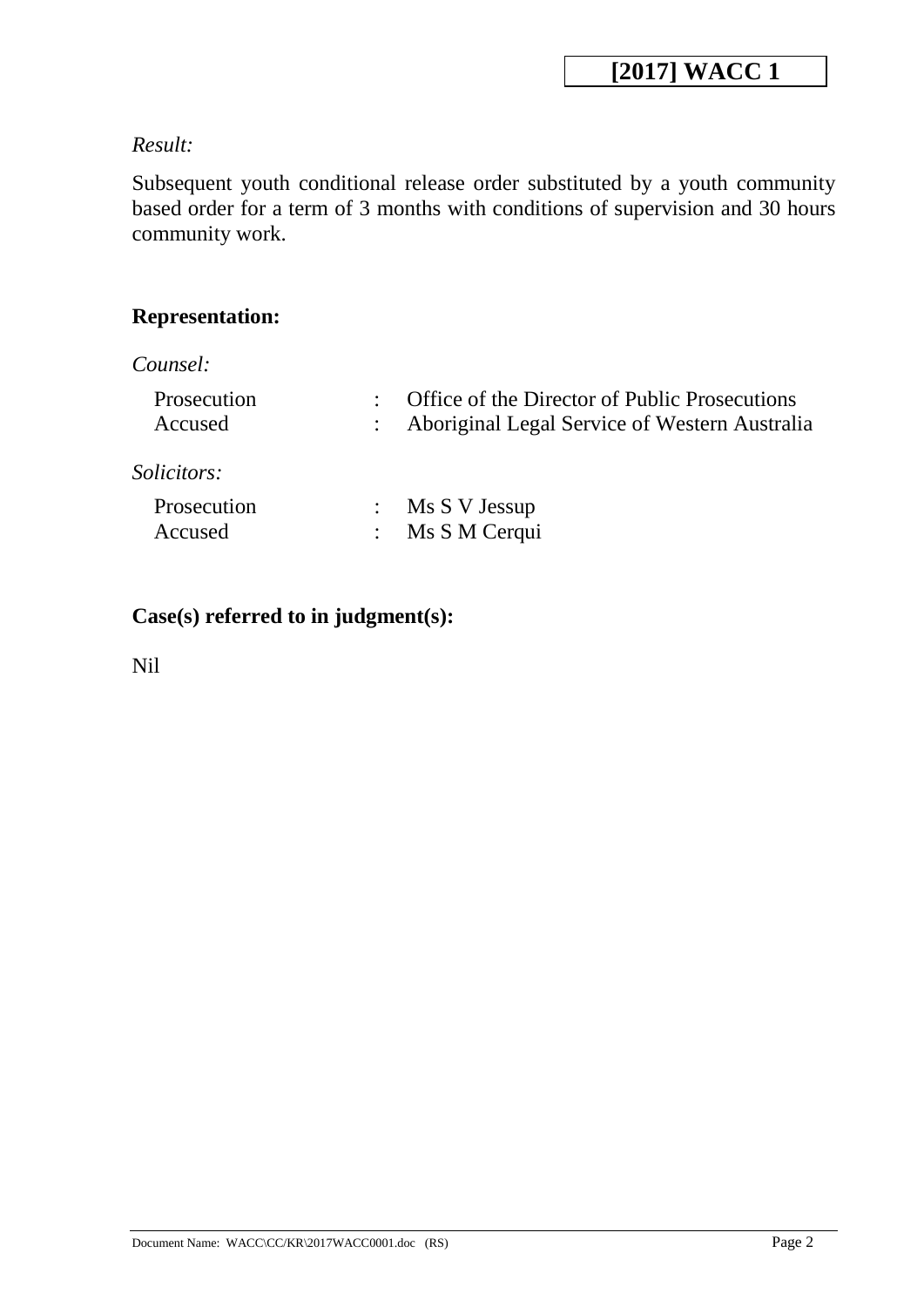### 1 **JUDGE REYNOLDS**:

2 On 22 February 2017 I heard and determined this review. I gave reasons and spoke with SLJ about the substituted sentence imposed and about the need for him to work with officers of Youth Justice and the Department for Child Protection and Family Support. I also indicated that I considered it necessary to publish the reasons later. These are those reasons.

### **Introduction**

- 3 Before me for determination is an application for review pursuant to section 40 of the Children's Court of Western Australia Act 1988 (the C Ct Act).
- 4 SLJ was born on 20 July 2004 and is 12 years and 7 months of age.
- 5 On 3 January 2017, the Children's Court at Kununurra, presided over by His Honour Magistrate Roberts, sentenced SLJ to a conditional release order for a term of three months with conditions of supervision and 30 hours community work for an offence of stealing a motor vehicle committed on 5 October 2016 at Kununurra (the Sentence).
- 6 On the hearing of the review, Counsel for SLJ submitted that the Sentence imposed by His Honour was manifestly excessive having regard to, first, the circumstances of the offence and of the young offender, and secondly, that it infringed the totality principle as it was not proportional to the totality of the criminal behaviour for the offence and other offences for which SLJ was sentenced on 28 October 2016 which included offences committed in October 2016.

### **The facts**

- 7 At 12.30 am on Wednesday, 5 October 2016, a Toyota LandCruiser utility, valued at approximately \$42,000, was stolen in a burglary at the premises of Kununurra Panel Beating Works on Poincettia Way in Kununurra. The vehicle was hidden at a location in Kununurra by several co-accused and they returned to it later on the night of 6 October 2016.
- 8 The prosecutor informed the Court that the accused and co-accused drove the stolen motor vehicle around Kununurra. The vehicle was then driven across the Western Australian border and towards Katherine in the Northern Territory. I should add that later in the sentencing hearing the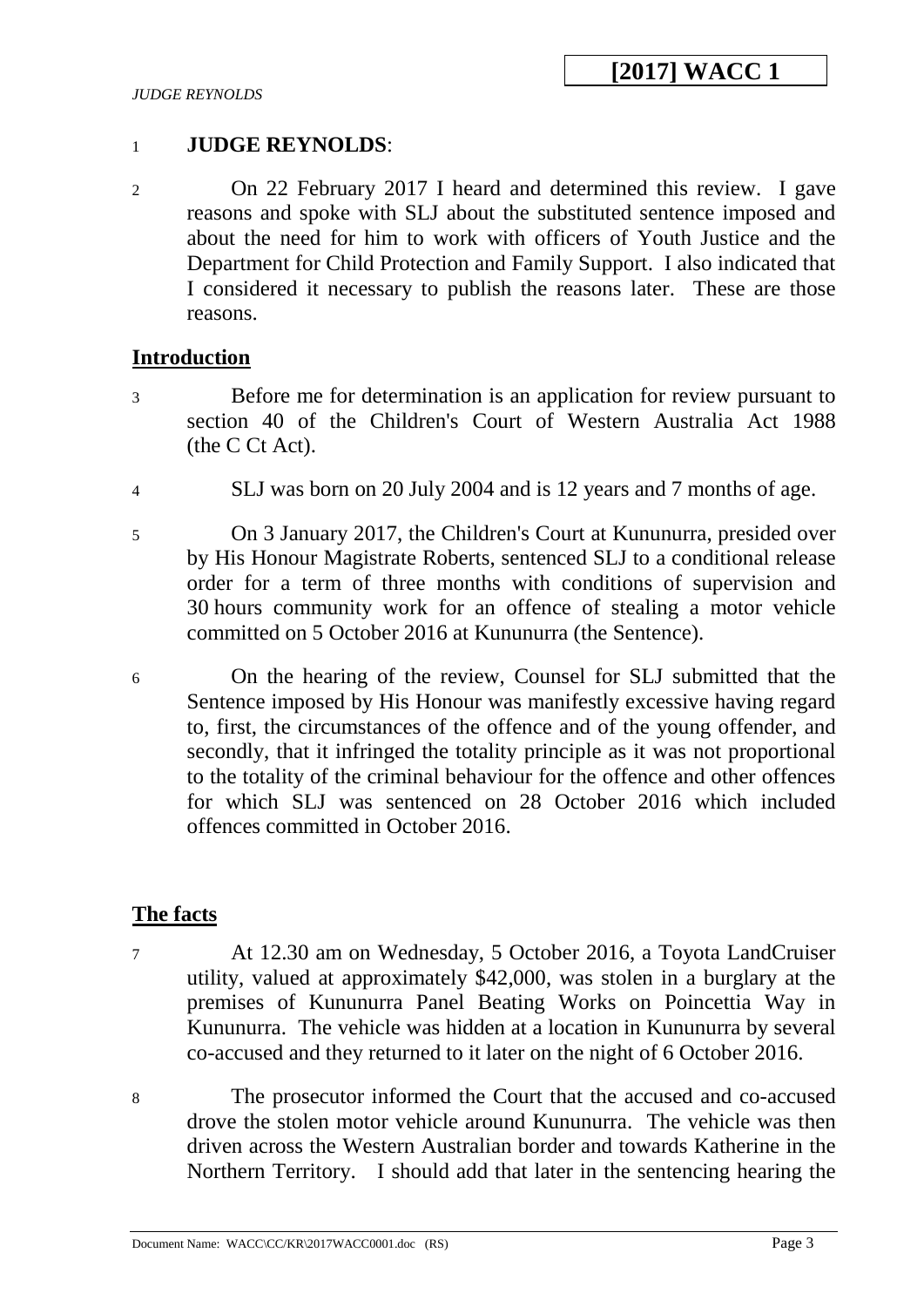prosecutor took no issue with the statement made by counsel for SLJ that SLJ did not drive the vehicle at any time at all. At approximately 10 kilometres from Katherine, the vehicle ran out of fuel. SLJ and the multiple number of co-accused were confronted by members of the public from Kununurra and they agreed to hand over the keys of the vehicle.

9 SLJ and the co-accused left the vehicle in the possession of the members of the public. The vehicle was later given to the police at Katherine. It was not damaged. SLJ's DNA was later identified on a pair of earphones located in the vehicle.

10 On Monday, 17 October 2016, SLJ and all of the co-accused returned to Kununurra from Katherine on a bus. On Thursday, 20 October 2016, SLJ was arrested and conveyed to the police station in Kununurra where he participated in an interview. He made no admissions and denied any involvement. He was later summonsed on the charge.

## **Comment by the Youth Justice Court Officer and Submissions by Counsel for SLJ.**

- 11 Before the facts of the offence were read out by the prosecutor and Counsel for SLJ made his submissions, the Youth Justice Court Officer appearing on the matter informed the Court that the offence pre-dated the most recent Court order made against SLJ, namely the conditional release order for a term of 3 months imposed on 28 October 2016. The Youth Justice Court Officer submitted that had the current offence been included with the other offences the subject of the sentencing on 28 October 2016, then it would have likely been included in the 3 month conditional release order. She added that the Court may be minded to impose a youth community based order with a community work condition to run concurrently with the conditional release order imposed on 28 October 2016.
- 12 The submissions by Counsel for SLJ included the following. SLJ was only 12 years of age. He was currently in residential care in a facility in Kununurra as arranged by the Department for Child Protection and Family Support. By reference to a report dated 7 October 2016 prepared by Youth Justice, and so before the sentencing on 28 October 2016, Counsel informed the Court that SLJ's school attendance had improved. That information was out of date.
- 13 In relation to the factual circumstances of the offence, Counsel for SLJ informed the Court that SLJ was not involved in the actual stealing of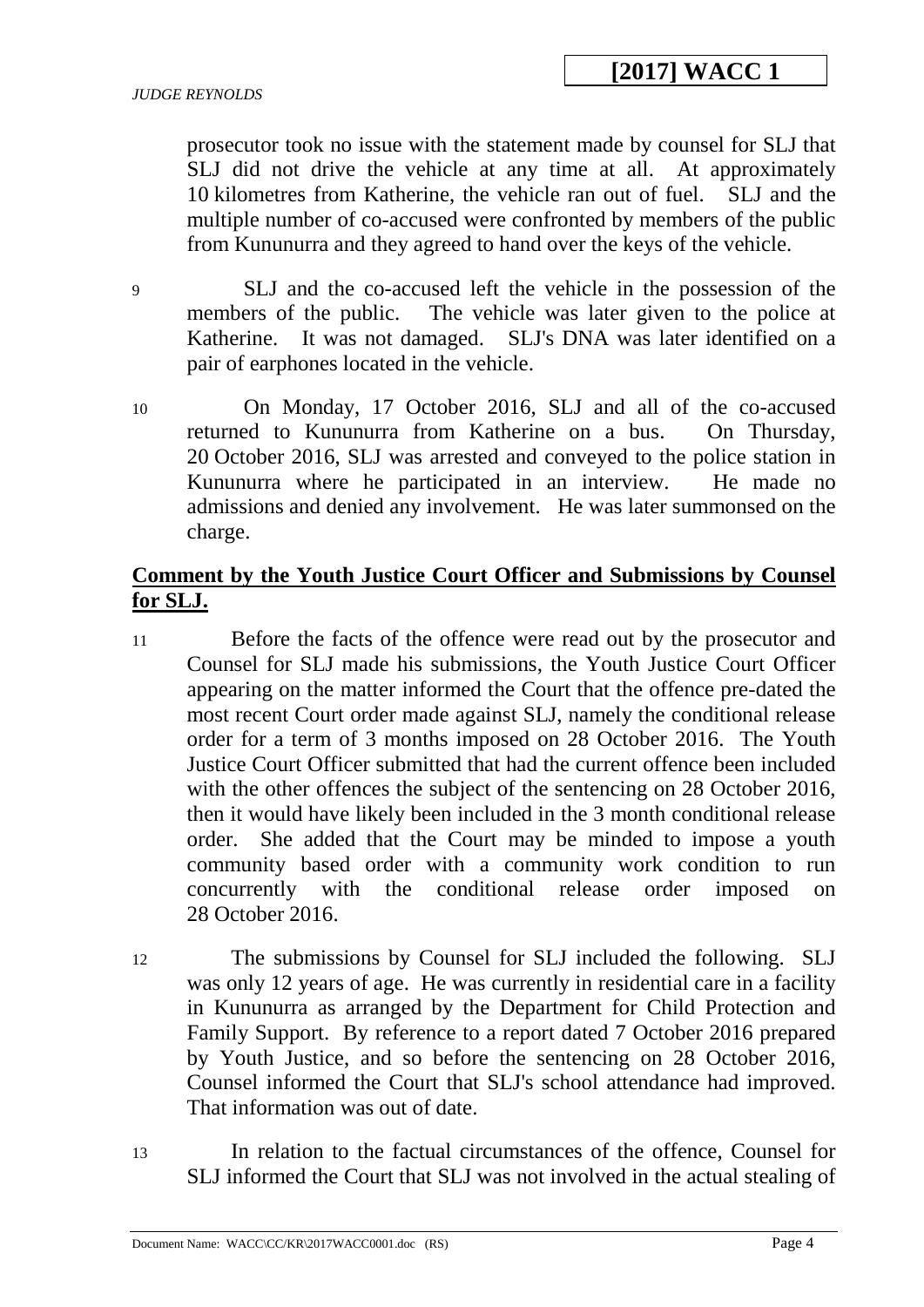the Toyota LandCruiser. He said that SLJ had joined up with and followed older boys involved in the offence sometime after the burglary had been committed. SLJ knew that none of the older boys owned the motor vehicle. He accepted that he got into the motor vehicle and was a passenger when it was being driven about. At no time did he drive the motor vehicle. No issue was taken by the prosecutor that SLJ was at all times only a passenger in the motor vehicle and did not drive it.

## **SLJ's Record**

- 14 SLJ first appeared before the Court, at Kununurra, on 30 October 2015, for offences including stealing a motor vehicle and also burglary on a place, committed on 20 October 2015. His only offence before then was an offence of damage committed on 21 September 2015.
- 15 Thereafter, SLJ appeared before the Court, at Kununurra, on 14 December 2015, 29 January 2016, 1 April 2016, 20 May 2016, and 28 October 2016. In 2016 he committed a multiple number of offences of various kinds including burglary and stealing a motor vehicle. Of particular seriousness, was offending on 10 and 11 May 2016 which included offences of burglary, stealing a motor vehicle and reckless driving involving an escape from a pursuit by police.
- 16 On 29 January 2016 SLJ was placed on his first order by the Court, namely a youth community based order for a term of 7 months. He breached that by reoffending and was placed on an intensive youth supervision order for a term of 7 months on 1 April 2016. He breached that order by reoffending and on 20 May 2016 he was placed on a conditional release order for a term of 4 months. He breached that order by reoffending, including 2 offences of stealing a motor vehicle, and on 28 October 2016 he was ordered to serve another conditional release order and for a term of three months. That order applied to a large number of offences committed during 2016 because it included offences the subject of previous orders which had been breached.

### **The Magistrate's Reasons for the Sentence**

17 Save and except for some comments made by the learned Magistrate about the Banksia Hill Detention Centre, which were no doubt designed to encourage SLJ not to reoffend and risk being sent there, he gave the following reasons for the Sentence: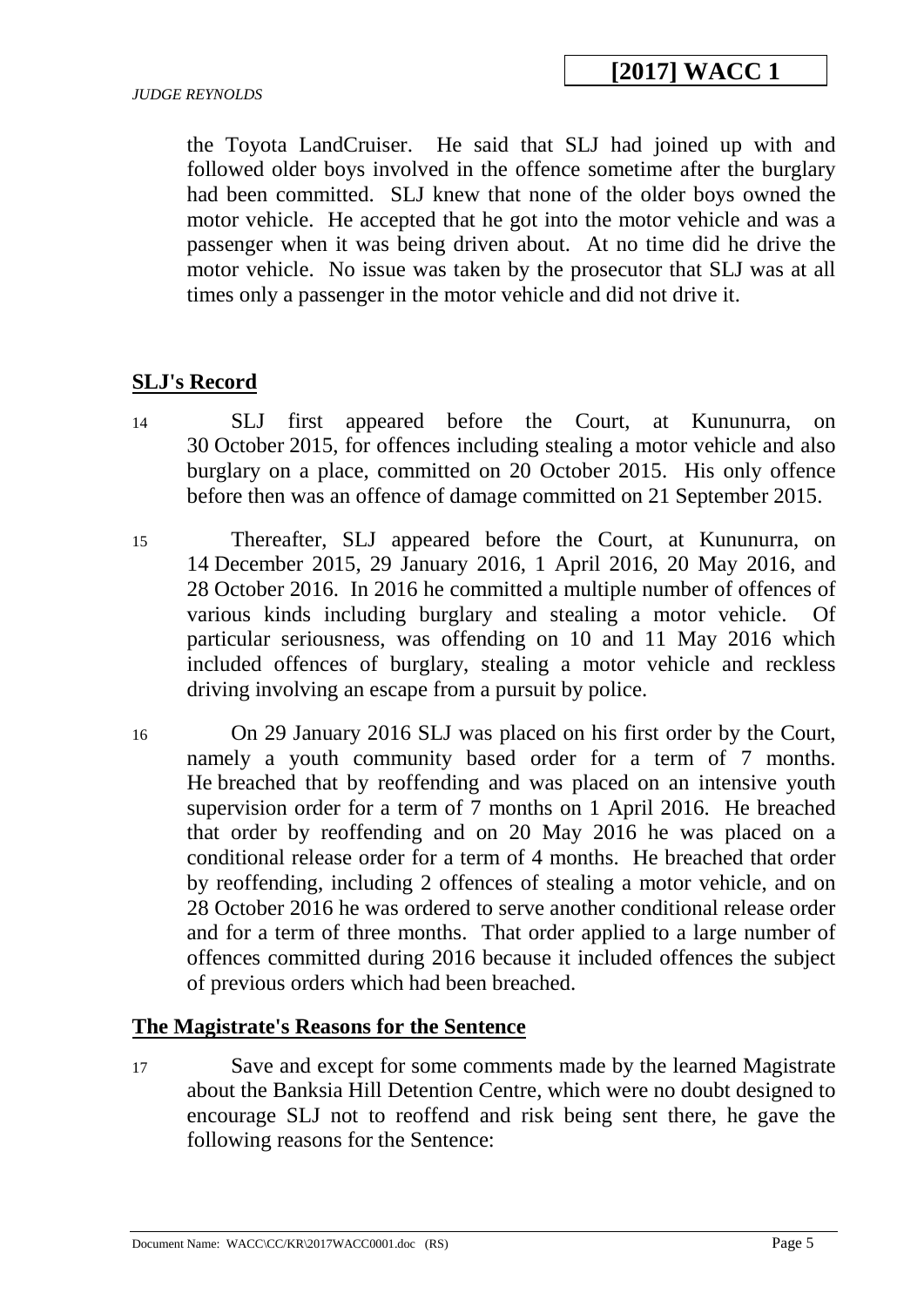If you could stand up, thanks, SLJ. You're very, very fortunate that this offence arose prior to being sentenced in this Court in October. If this had have happened while you're on the current youth conditional release order you would be going to detention today, sent down to Perth. If that was the case, you would be starting a career and being locked up for considerable periods of time.

………

You're only 12, for goodness sakes, and already you're accumulating a whole raft of steal motor vehicles.

However, I will take into account you have pleaded guilty, and you perhaps were a lesser player in this. And other older boys may well have been responsible for taking that vehicle and you weren't driving it. although you did know it was stolen at the time. Given all of those factors, I'm going to place you on a youth conditional release order for three months from today, the same supervision.

And now that you've attained the age of 12 you can do 30 hours of community service work. So 30 hours repaying the community for what you did wrong. And make sure you keep out of trouble because, as I say, the Court's options are Banksia Hill.

……

#### **Material in reports provided for this review**

- 18 I ordered the filing of an up to date pre-sentence report by Youth Justice and a report from the Department for Child Protection and Family Support for the purpose of determining this review. As mentioned, this review is a hearing de novo.
- 19 In addition to providing information that had already been previously provided to the Court, the updated reports also provided the following additional information:
- 20 From time to time since February 2016, SLJ had been making threats of suicide and self harm.
- 21 SLJ struggles with keeping on task and self regulation resulting in a chaotic lifestyle.
- 22 SLJ has been using cannabis on a daily basis in the community.
- 23 SLJ is in need of a Transitional High Needs (THN) placement to keep himself safe.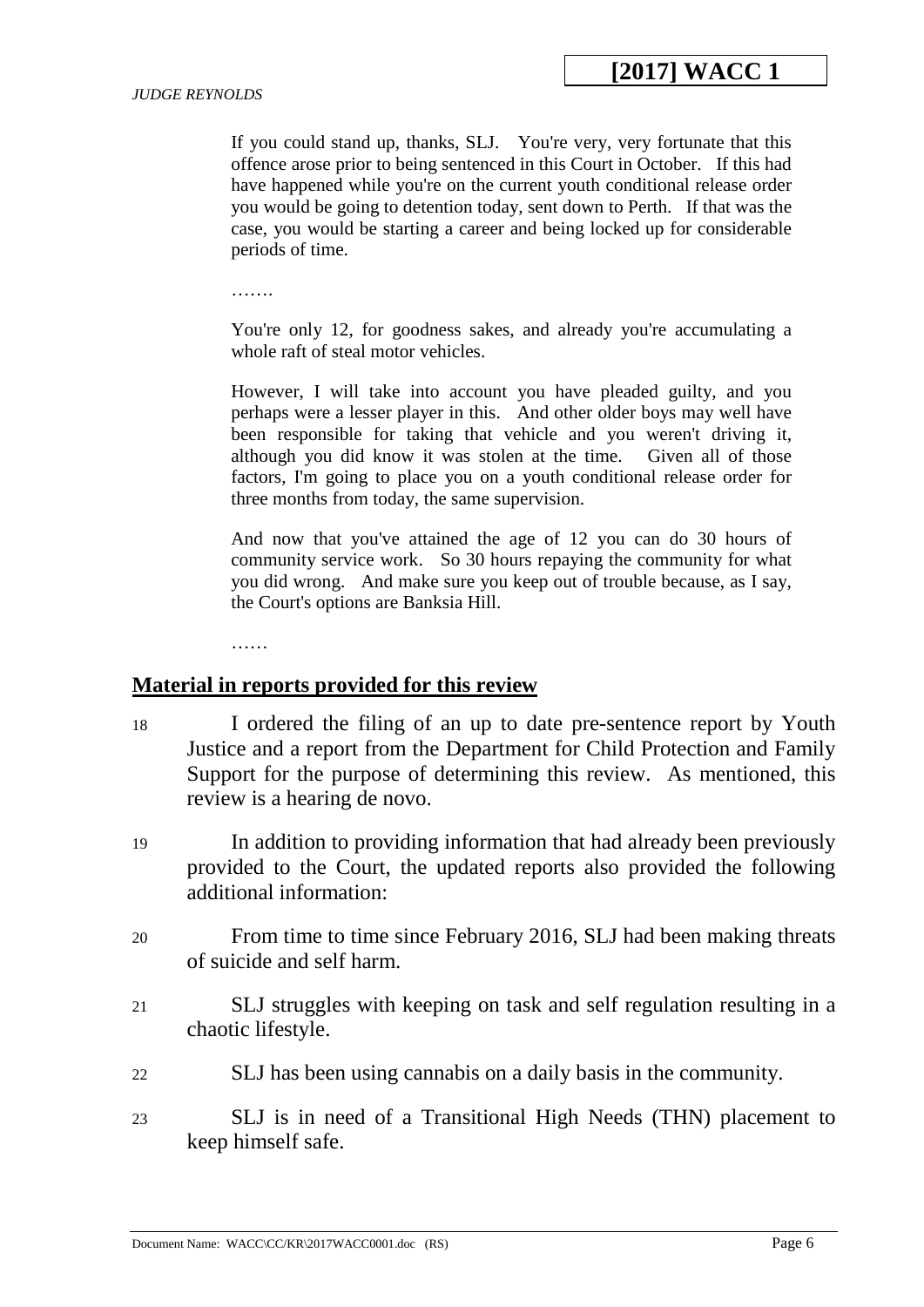- 24 SLJ absconds from his residential home on a daily basis in search for cannabis and returns late at night or early morning.
- 25 None of SLJ's past carers are willing to offer any further placements for him.
- 26 Pursuant to expert advice, SLJ was placed in secure care at the Kath French secure care facility in Perth on 27 January 2017. On 17 February 2017, SLJ was placed in a THN placement with Safe Places in a suburb of Perth.
- 27 As at 22 February 2017, SLJ was still at and enjoying his placement, and had expressed his wish to remain in Perth.
- 28 Once SLJ's placement had stabilised, his education needs would be catered for.

### **The manner in which the plea was taken**

- 29 The manner in which SLJ's plea was taken is not an issue in this review. Nevertheless, it requires some comment.
- 30 When the matter was called and SLJ appeared before the Court, counsel for SLJ said to the learned Magistrate, "There can be a plea of guilty entered through counsel". That was accepted by the learned Magistrate as SLJ's plea of guilty to the charge and the sentencing proceeded immediately thereafter. The charge was not actually read to SLJ or at all.
- 31 The charge or charges for which a young person is before the Court should be communicated to the young person before a plea is taken. When the Court is presided over by a Magistrate, that is usually done by the Magistrate reading the charge(s) to the young person. The Court should not seek from or expect counsel for a young person to enter a plea on behalf of the young person from the bar table. If counsel volunteers a plea on behalf of the young person, including in particular a plea of guilty, as happened in this case, then the Court should not accept it. The plea, including in particular a plea of guilty, should be made by the young person himself or herself after the charge has been read.
- 32 There are numerous provisions in the Criminal Procedure Act 2004 (the C P Act) which refer to an accused entering a plea to a charge. In my view, it is important to note that the only express reference in the C P Act to a legal practitioner entering a plea of guilty or not guilty on behalf of an accused is in the definition of a "written plea" in section 18. Pursuant to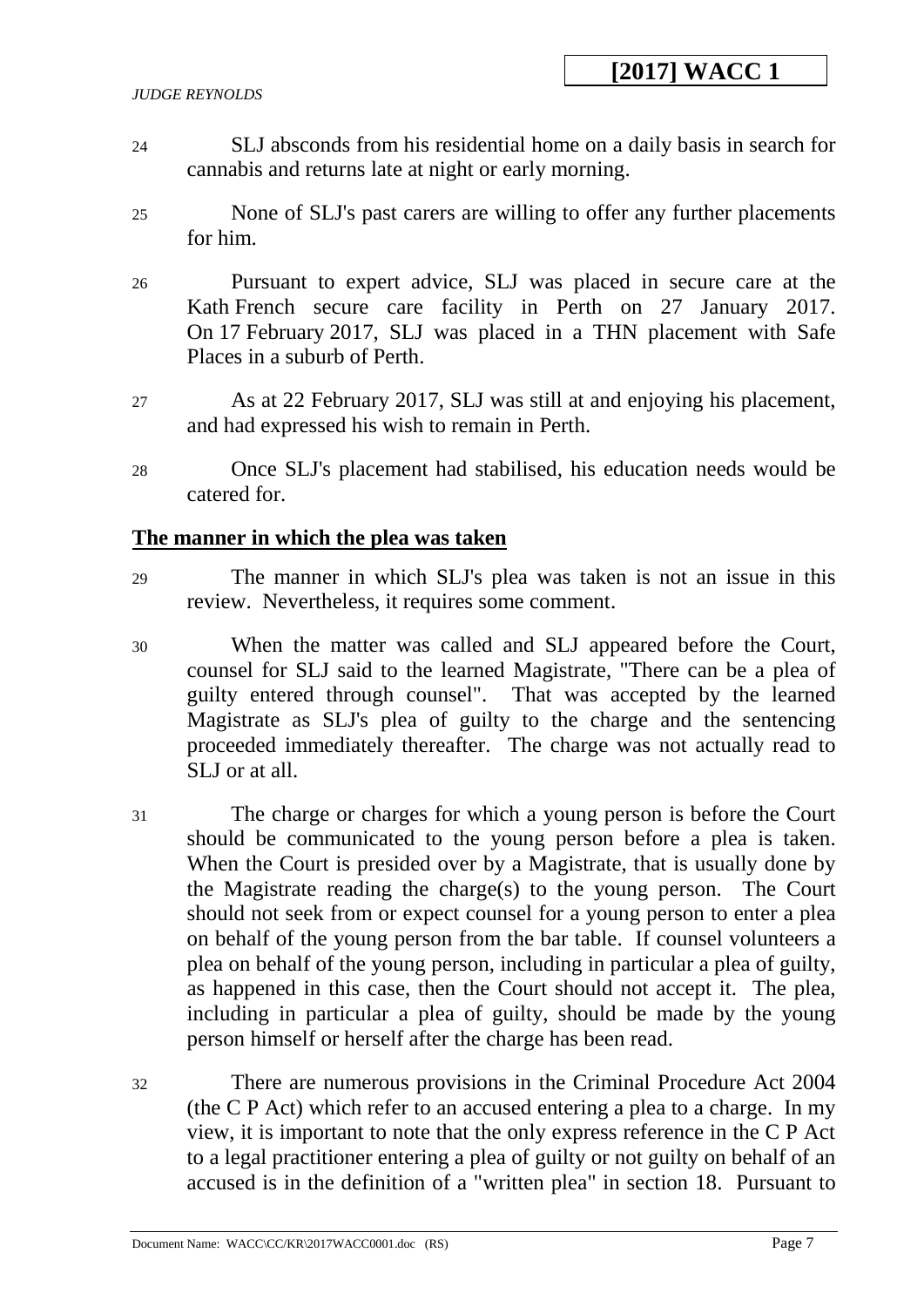section 48, a "written plea" only applies in a summary jurisdiction on a charge for a simple offence.

- 33 The specific option of a "written plea" sits within the various provisions in the C P Act which collectively apply to all prosecutions for all kinds of offences across all jurisdictions. A "written plea" cannot be made to a charge for an indictable offence.
- 34 Before I go any further, I should mention that the charge for which SLJ was before the Court, namely stealing a motor vehicle, is a charge for an indictable offence. It can be dealt with summarily.
- 35 Section 39 of the C P Act applies to indictable charges. It relevantly provides that "before requiring the accused to plead to the charge" the Court must be satisfied of and do certain things as set out in the section.
- 36 Section 41 applies to charges that are to be tried on indictment. Section 41(2) relevantly provides that the Court must (a) "tell the accused that he or she is not required to plead to the charge" and (b) "give the accused the opportunity to plead to the charge". Section 41(3) relevantly provides "if the accused pleads guilty to the charge".
- 37 Section 59 of the C P Act applies to either way charges that are to be tried summarily, and to charges for simple offences unless a written plea has been received. Section 59(2) relevantly provides that "before requiring the accused to plead to the charge" the Court must be satisfied of and do certain things as set out in the section. Section 59(3) relevantly provides that after the Court has complied with section 59(2), it must "require the accused to plead to the charge".
- 38 Other provisions in the C P Act also relevantly provide for "the accused" to plead to the charge. See Sections 91, 126 and 142.
- 39 Further to all of that, the C P Act also provides in section 39(b) for indictable offences, that before requiring the accused to plead, the Court must "be satisfied the accused understands the charge and the purpose of the proceedings". The same requirement is provided in section 59(2) for either way charges which are to be tried summarily. Section 129(2)(b) also makes similar provision for other offences when the accused is not represented by a legal practitioner.
- 40 The requirement for the accused to understand the charge, in sections 39(b) and 59(2) must be satisfied in all cases in which an indictable offence is alleged, even when the accused is represented by a legal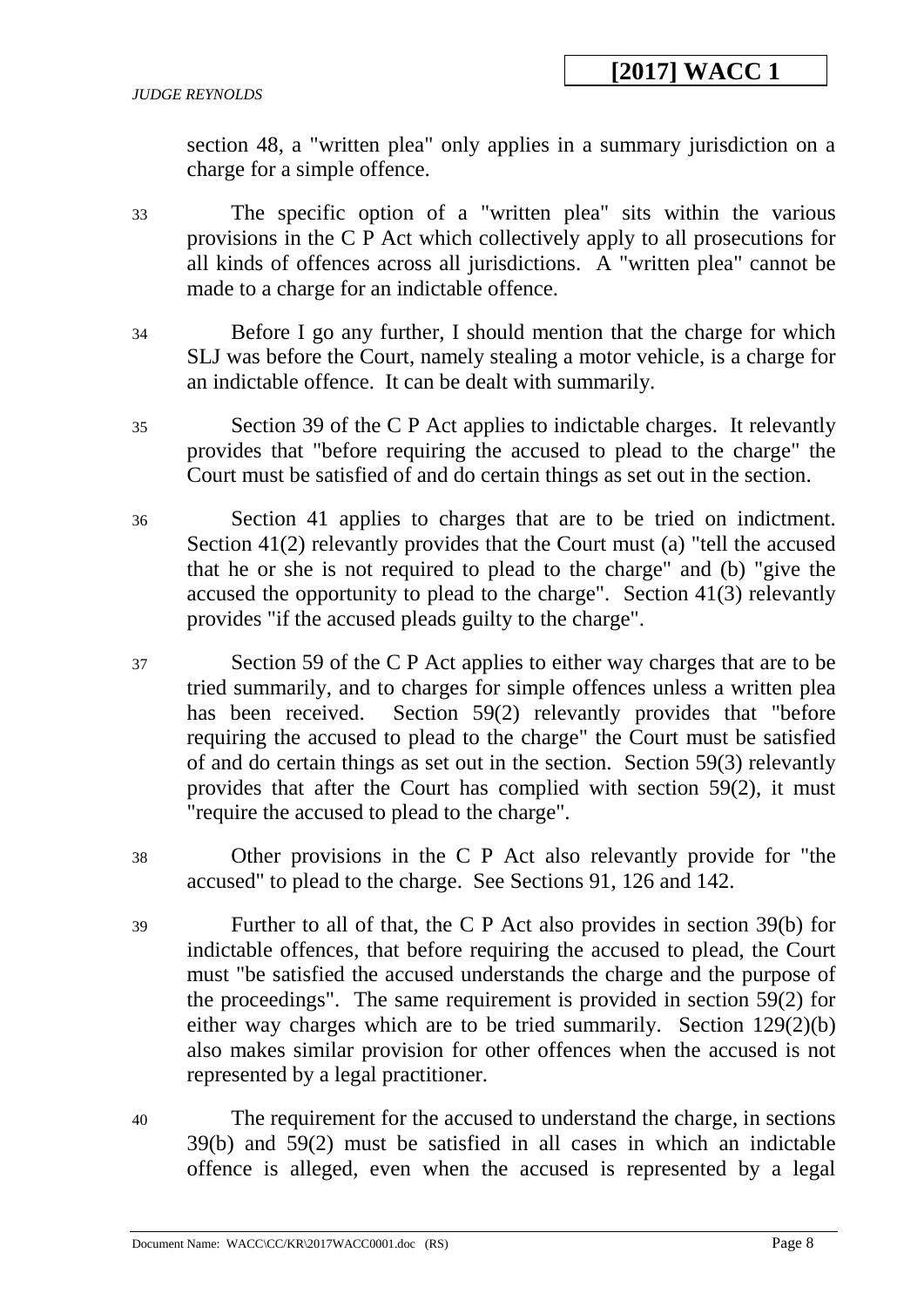practitioner. While counsel may provide some assistance to the Court, the Court could never be properly satisfied of this requirement simply because it was the opinion of counsel.

- 41 In my view, the provisions of the C P Act give proper recognition to the significance of a plea, and particularly a plea of guilty to a charge for an indictable offence, as in this case. A plea of guilty is an admission to all the elements of the alleged offence. That is significant, and particularly so if the offence is an indictable offence, and no matter how the charge must be or can be tried. Such a plea may well put the liberty of the accused at risk.
- 42 For that reason alone, for the Court to properly consider whether or not it is satisfied of the requirement in section 39(b) or 59(2) of the C P Act that the accused understands the charge, the charge should be communicated to the accused by the presiding judicial officer, or the clerk of arraigns in the presence of the judicial officer, and then the accused, himself or herself should enter his or her own plea in the presence of the judicial officer.
- 43 Another reason why that must be so, is that applications for the withdrawal of a plea of guilty are undesirable and should be extremely rare. If they must be made, then it is highly undesirable for the conduct of a legal practitioner and/or a legal counsel to have to be placed under a microscope and potentially be the subject of adverse findings by the Court in order to determine them. When considering this reason, it should also be borne in mind that the accused bears the onus on such an application.
- 44 In conclusion, in my view the learned Magistrate should have both read the charge to the accused, SLJ, and also required SLJ to personally enter his own plea to the charge.

## **Ground 1 of the Application for Review**

- 45 Ground 1 of the application for review is that the Sentence was manifestly excessive having regard to the circumstances of the offence and of the offender.
- 46 In my view, there is clearly merit to this ground. When considering the circumstances of the offence it is necessary to take into account SLJ's role in the commission of it. He was not involved at all in the actual stealing of the LandCruiser. Subsequent to that having happened, older peers, including an adult, invited SLJ, who was only 12 years of age, to get into the vehicle and go with them.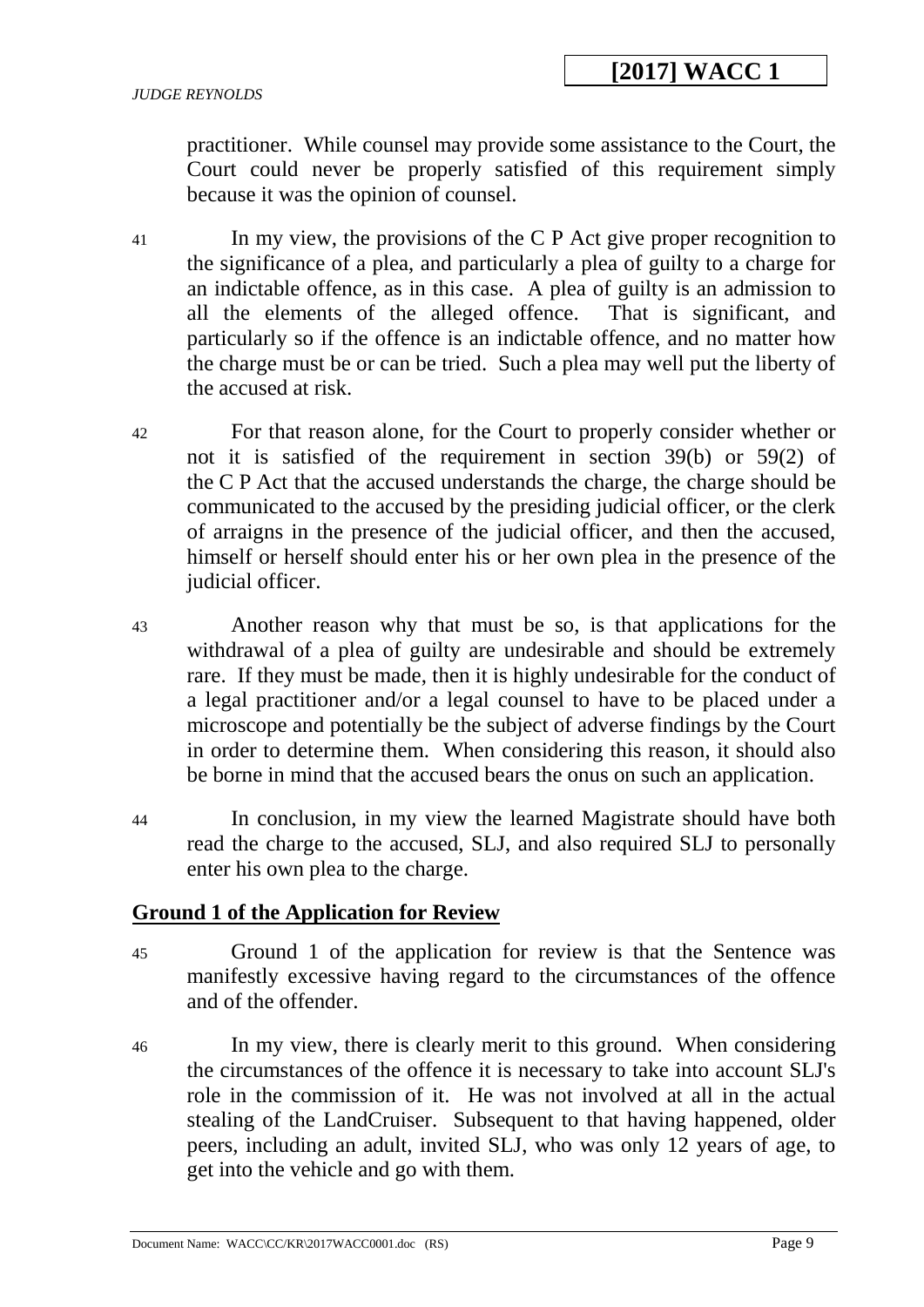#### *JUDGE REYNOLDS*

- 47 No issue was taken by the prosecutor that SLJ was at all times only a passenger in the vehicle. The sentencing proceeded on that basis. The LandCruiser was fortunately recovered undamaged.
- 48 In my view, while an offence of this sort is clearly serious, and in this particular case would have no doubt caused stress and inconvenience to the innocent victim, SLJ's role in the commission of it was at the lower end of seriousness.
- 49 Turning to SLJ's personal circumstances. He was only 12 years of age at the time of the offence. That is very young and is a very significant mitigating factor in this case. His father is from the Kununurra area and his mother is from the Northern Territory. He was taken into the care of the Chief Executive Officer of the Department for Child Protection and Family Support on 31 August 2010 and is the subject of a Protection Order until eighteen years. That Order was made on the basis of inappropriate discipline, family violence, substance abuse, neglect and lack of supervision by his parents.
- 50 At the time of the offence, SLJ was living in residential care in a hostel in Kununurra. That said, however, he was also moving about in Kununurra and staying with various family members from time to time. His mother was living in Kununurra. The whereabouts of his father was unknown.
- 51 In the report before the Court dated 7 October 2016, it was mentioned that SLJ's school attendance in 2016 could not be confirmed. School records showed that his attendance in 2015 was only at 17 per cent. That report also essentially provided that his accommodation was still problematic and that his family was still not an option for his care.
- 52 No updated pre-sentence report with an updated action plan was sought by the learned Magistrate before SLJ was sentenced on 3 January 2017. In my view an up to date report, written or oral, with a proposed action plan, should have been sought by the learned Magistrate for him to consider the proper sentence. I am not sure whether that could have been accommodated by standing the matter down until later in the day or whether an adjournment to another day would have been required. Either scenario, it should have been done.
- 53 Returning to SLJ's personal circumstances. Despite the issue concerning the plea of guilty, the sentencing by the learned Magistrate must be considered, and this review must be determined, on the basis that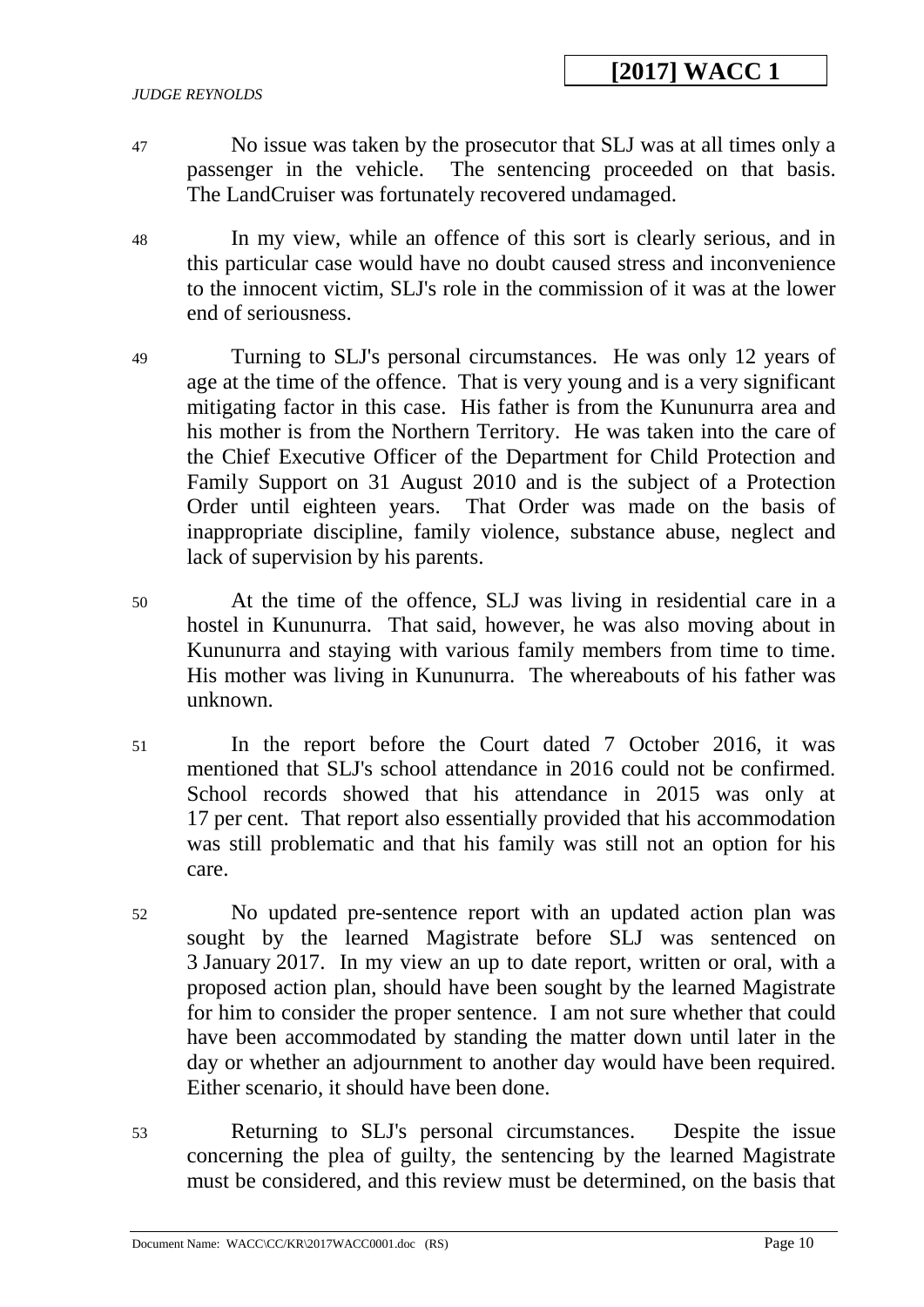SLJ pleaded guilty. That was clearly a significant mitigating factor in the context of the sentencing, and still is in the context of this review.

- 54 It is true that SLJ's record, despite his very young age, does not provide any mitigation. That said, I should of course add, that it is not an aggravating factor.
- 55 In relation to deterrence, while personal and general deterrence needed to be taken into account, the weight to be given to each and both of them in the overall consideration of SLJ's sentence was relatively small. That is because of his role in the commission of the offence and his personal circumstances, including his very young age and the other personal circumstances to which I have referred.
- 56 The objectives and principles to be applied when sentencing young persons include rehabilitation, the protection of the community and punishment. What weight should be given to each of those principles in the overall consideration of the proper sentence in a particular case will depend on the statutory maximum penalty for the offence, the nature and factual circumstances of the offence, and the circumstances of the particular young offender.
- 57 In addition to those objectives and principles, the principle that detention is the sentence of last resort must always be applied.
- 58 In my view, on an overall consideration of all of the circumstances in SLJ's case, significant weight needed to be given to SLJ's rehabilitation, and more so than to each and both of the protection of the community, in the sense of deterrence, and also punishment. Of course, the protection of the community will ultimately be best served by the rehabilitation of SLJ.
- 59 For all of these reasons, in my view, the proper sentence for SLJ was a youth community based order for a term of 3 months with conditions of supervision and that he perform 30 hours of community service work. Given that SLJ is only 12 years of age and that he is in the care of the State, I expect that the Department for Child Protection and Family Support and also Youth Justice will work collaboratively to provide the welfare supports necessary for SLJ.
- 60 The additional information provided to me in the reports filed for this review, provides further support for the sentence just mentioned without changing it as the proper sentencing outcome.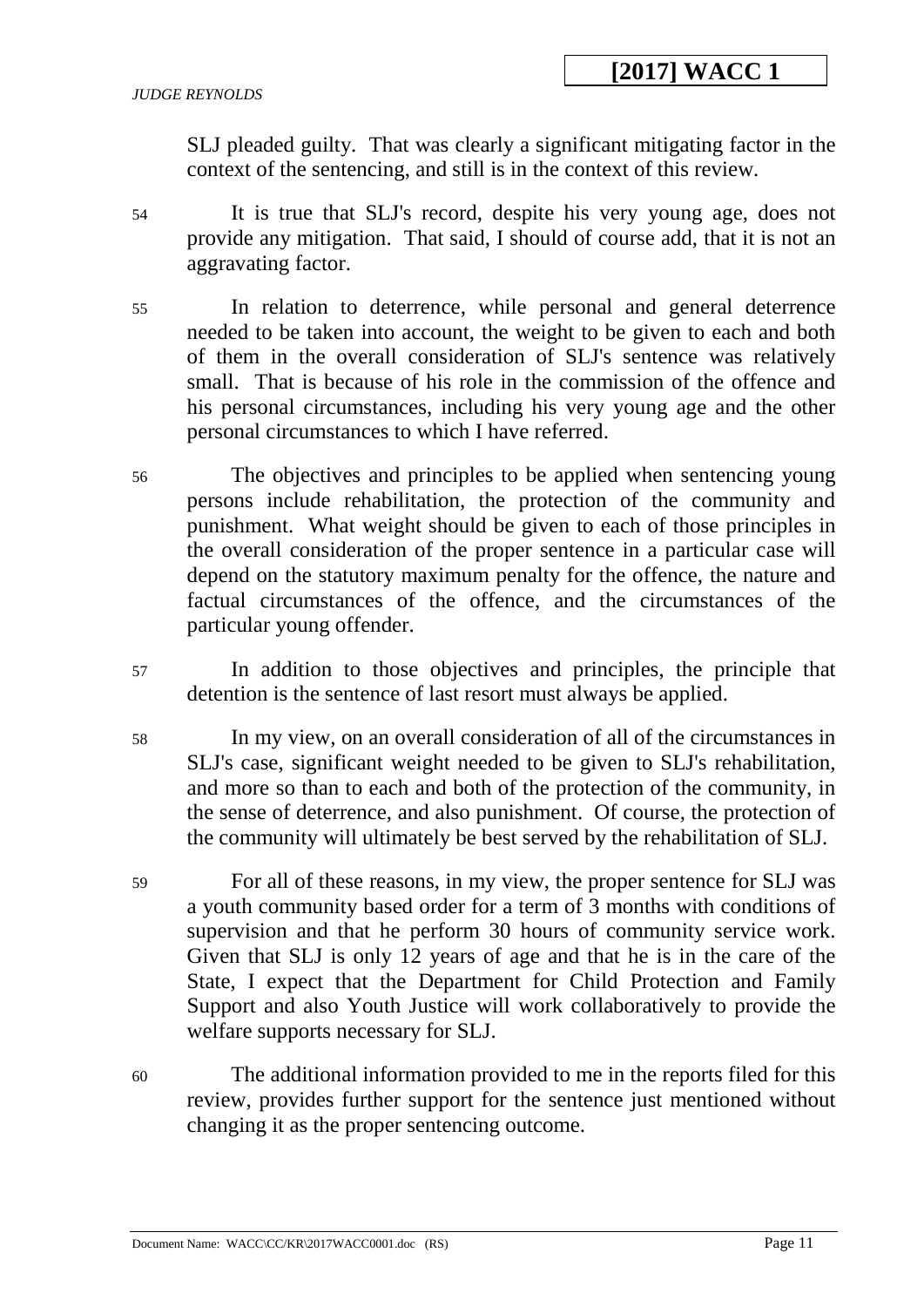# **[2017] WACC 1**

#### *JUDGE REYNOLDS*

- 61 A youth conditional release order, as imposed by the learned Magistrate, is an order which consists of two component parts. One is detention and the other is an intensive youth supervision order. A youth conditional release order is not and should not be regarded as a sentence one short of detention. Detention is an integral part of a youth conditional release order. Any breach of a youth conditional release order exposes the young offender to be sentenced to a term of detention to be served immediately.
- 62 In my view, any sentence of or which included detention as a component, was way outside the range of a sound sentencing discretion in SLJ's case.
- 63 There is one further comment that I wish to make. In making it, I am not suggesting that it formed part of the learned Magistrate's thinking. When SLJ was sentenced on 3 January 2017, he was already the subject of a youth conditional release order for a term of 3 months imposed on 28 October 2016. As already mentioned, the offence for which SLJ had to be sentenced, was committed on 5 October 2016 and so before that youth conditional release order was imposed.
- 64 When a young person has to be sentenced by the Court after having been previously sentenced to a youth conditional release order, and no matter whether the new offence was committed before or after the order, it does not necessarily follow, and it should not be thought, that the sentencing option for the new offence should be at least the same or greater than that of the current or most recent order.
- 65 Accordingly, in SLJ's case, just because SLJ was subject to a youth conditional release order, did not mean that he had to be sentenced for the new offence of stealing a motor vehicle to at least a youth conditional release order. It is open to impose either of an intensive youth supervision order or a youth community based order, or indeed any other kind of order, when a young offender has previously been or still is the subject to a youth conditional release order. AS previously mentioned, the proper sentence in a particular case depends on the relevant statutory maximum penalty, and the particular circumstances of the offence and of the particular young offender. Further and importantly, the objectives and principles in the Young Offenders Act 1994 must be applied.

### **Ground 2 of the Application for Review**

66 For the reasons given, this review does not fall to be determined on ground 2 of the application, namely that the sentence imposed by the